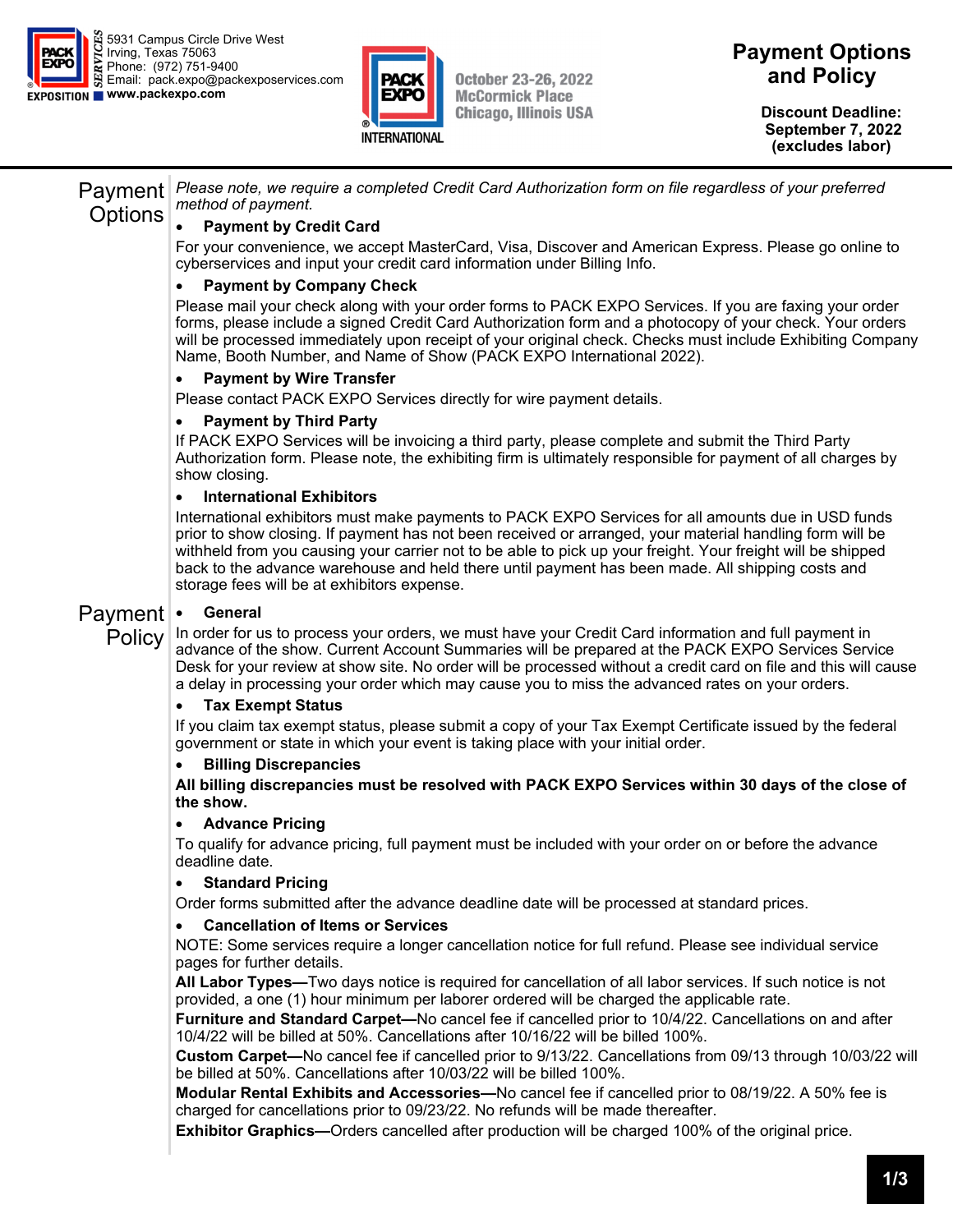



October 23-26, 2022 **McCormick Place Chicago, Illinois USA** 

**Discount Deadline: September 7, 2022 (excludes labor)** 

| Payment                                                                                         | $\bullet$<br>$\bullet$<br>$\bullet$<br>the show.                                                                                                                |                                                               | Credit Card   Please read Payment Options and Policy page.<br>This Credit Card Authorization MUST be on file with PACK EXPO Services before any goods or<br>services will be rendered regardless of your method of payment.<br>All accounts must be settled at a PACK EXPO Services Desk on show site prior to the close of the<br>PACK EXPO Services will process all charges through its parent company. Purchase orders and<br>invoices are not considered proper forms of payment.<br>All billing discrepancies must be resolved with PACK EXPO Services within 30 days of the close of |                                                |                                                                                                  | show. Your credit card will be processed for any current or previous outstanding balance at that time. |  |  |  |                                                                                                                    |
|-------------------------------------------------------------------------------------------------|-----------------------------------------------------------------------------------------------------------------------------------------------------------------|---------------------------------------------------------------|---------------------------------------------------------------------------------------------------------------------------------------------------------------------------------------------------------------------------------------------------------------------------------------------------------------------------------------------------------------------------------------------------------------------------------------------------------------------------------------------------------------------------------------------------------------------------------------------|------------------------------------------------|--------------------------------------------------------------------------------------------------|--------------------------------------------------------------------------------------------------------|--|--|--|--------------------------------------------------------------------------------------------------------------------|
| <b>Credit Card</b>                                                                              |                                                                                                                                                                 |                                                               | Please go online to cyberservices and input your credit card information under Billing Info.                                                                                                                                                                                                                                                                                                                                                                                                                                                                                                |                                                |                                                                                                  |                                                                                                        |  |  |  |                                                                                                                    |
| Authorization                                                                                   | To enter your information:                                                                                                                                      |                                                               |                                                                                                                                                                                                                                                                                                                                                                                                                                                                                                                                                                                             |                                                |                                                                                                  |                                                                                                        |  |  |  |                                                                                                                    |
| Go to your cyberservices account.<br>Enter your password to log into your account.<br>$\bullet$ |                                                                                                                                                                 |                                                               |                                                                                                                                                                                                                                                                                                                                                                                                                                                                                                                                                                                             |                                                |                                                                                                  |                                                                                                        |  |  |  |                                                                                                                    |
|                                                                                                 |                                                                                                                                                                 |                                                               |                                                                                                                                                                                                                                                                                                                                                                                                                                                                                                                                                                                             |                                                |                                                                                                  |                                                                                                        |  |  |  | Once you are in your account, look to the right on the main page and click on the "Billing Info" tab.<br>$\bullet$ |
|                                                                                                 |                                                                                                                                                                 |                                                               |                                                                                                                                                                                                                                                                                                                                                                                                                                                                                                                                                                                             |                                                |                                                                                                  |                                                                                                        |  |  |  |                                                                                                                    |
|                                                                                                 |                                                                                                                                                                 |                                                               | $x$   $\mathbb{H}_{\mathbb{H}}$ PICK EXPO EAST 2020 $x \mid \mathcal{O}$ expoûde / Shows $x \mid \mathcal{O}$ PICK EXPO East 2020 $x \mid \mathbb{H}_{\mathbb{H}}$ operatrices®   The Expo $x \mid +$<br>C & cyberservices.theexpogroup.com/Home/?ShowID=201909002                                                                                                                                                                                                                                                                                                                          |                                                | $\bullet \quad \circledast \quad \star \quad \blacksquare \quad \Theta \quad \mathrel{\mathop:}$ |                                                                                                        |  |  |  |                                                                                                                    |
|                                                                                                 |                                                                                                                                                                 | H Apps C Sign in to Concur   @ Sales Tax States T HTML Editor |                                                                                                                                                                                                                                                                                                                                                                                                                                                                                                                                                                                             |                                                |                                                                                                  |                                                                                                        |  |  |  |                                                                                                                    |
|                                                                                                 |                                                                                                                                                                 | 日点                                                            | RACK EXPO EAST 2020   March 3-5, 2020   Big Pannsylvania Convention Canter   Philadelphia, PA<br>HOME SHOW INFO * ACCOUNT INFO * ORDER *                                                                                                                                                                                                                                                                                                                                                                                                                                                    |                                                | Booth 20000 - The Expo Group                                                                     |                                                                                                        |  |  |  |                                                                                                                    |
|                                                                                                 |                                                                                                                                                                 |                                                               |                                                                                                                                                                                                                                                                                                                                                                                                                                                                                                                                                                                             | PACK EXPO EAST 2020                            |                                                                                                  |                                                                                                        |  |  |  |                                                                                                                    |
|                                                                                                 |                                                                                                                                                                 |                                                               | Your cart is empty.<br>Complete your order by 01/27/2020 to receive discounted pricing.                                                                                                                                                                                                                                                                                                                                                                                                                                                                                                     | Booth 20000 . The Expo Gro<br>O My Dates       |                                                                                                  |                                                                                                        |  |  |  |                                                                                                                    |
|                                                                                                 |                                                                                                                                                                 |                                                               | <b>WATART SHOPPING</b>                                                                                                                                                                                                                                                                                                                                                                                                                                                                                                                                                                      | Account Summery<br><b>Q</b> Utility Placement  |                                                                                                  |                                                                                                        |  |  |  |                                                                                                                    |
|                                                                                                 |                                                                                                                                                                 |                                                               | R Need Help?<br>We're here to help! Please choose from a service option below:                                                                                                                                                                                                                                                                                                                                                                                                                                                                                                              | @ Biling Info                                  |                                                                                                  |                                                                                                        |  |  |  |                                                                                                                    |
|                                                                                                 |                                                                                                                                                                 |                                                               | Your Customer Account Manager (CAM)<br>Dianne Bailey, can be reached at 972-751-                                                                                                                                                                                                                                                                                                                                                                                                                                                                                                            | <b>D</b> Preight Status<br>C Outbound Shipping |                                                                                                  |                                                                                                        |  |  |  |                                                                                                                    |
|                                                                                                 |                                                                                                                                                                 |                                                               | Live Creet<br>Chet is open during regular business hours. Just 1998 (1999) Diamer Balley, can be reached<br>look in the bottom right-hand corner of this site. 1999 or closific (Dimensport) com                                                                                                                                                                                                                                                                                                                                                                                            | <b>D</b> Notification<br>-B File Uploads       |                                                                                                  |                                                                                                        |  |  |  |                                                                                                                    |
|                                                                                                 |                                                                                                                                                                 |                                                               |                                                                                                                                                                                                                                                                                                                                                                                                                                                                                                                                                                                             | <sup>Th</sup> Log out                          |                                                                                                  |                                                                                                        |  |  |  |                                                                                                                    |
|                                                                                                 |                                                                                                                                                                 |                                                               |                                                                                                                                                                                                                                                                                                                                                                                                                                                                                                                                                                                             |                                                |                                                                                                  |                                                                                                        |  |  |  |                                                                                                                    |
|                                                                                                 | Input your name, or the name who authorizes the credit card charges for the card being entered, and<br>٠<br>hit agree.<br>Click on "Add New Card."<br>$\bullet$ |                                                               |                                                                                                                                                                                                                                                                                                                                                                                                                                                                                                                                                                                             |                                                |                                                                                                  |                                                                                                        |  |  |  |                                                                                                                    |
|                                                                                                 |                                                                                                                                                                 |                                                               | $x$   $W_0$ PACKEXPO EAST 2020 $x \mid \emptyset$ expoCube / Shows $x \mid \emptyset$ PACKEXPO East 2020 $x \mid W_0$ syberservices *   The Expo $x +$<br>$\leftarrow$ $\rightarrow$ $\mathbf{C}$ iii cyberservices the expogroup.com/Billing/?ShowID=201909002                                                                                                                                                                                                                                                                                                                             |                                                | Q ☆ ■ B :                                                                                        |                                                                                                        |  |  |  |                                                                                                                    |
|                                                                                                 |                                                                                                                                                                 | E Apps C Sign in to Concur   @ Sales Tax States E HTML Editor | PACK EXPO EAST 2020   March 3-5, 2020   @ Pannsylvania Convention Center   Philadelphia, PA                                                                                                                                                                                                                                                                                                                                                                                                                                                                                                 |                                                | Booth 20000 - The Expo Group                                                                     |                                                                                                        |  |  |  |                                                                                                                    |
|                                                                                                 |                                                                                                                                                                 | ◙∀                                                            | HOME SHOW INFO * ACCOUNT INFO * ORDER *                                                                                                                                                                                                                                                                                                                                                                                                                                                                                                                                                     |                                                |                                                                                                  |                                                                                                        |  |  |  |                                                                                                                    |
|                                                                                                 |                                                                                                                                                                 |                                                               | <b>BILLING INFO</b>                                                                                                                                                                                                                                                                                                                                                                                                                                                                                                                                                                         | PACK EXPO EAST 2020                            |                                                                                                  |                                                                                                        |  |  |  |                                                                                                                    |
|                                                                                                 |                                                                                                                                                                 |                                                               | Jpdate your billing information for easy ordering in our secure system.                                                                                                                                                                                                                                                                                                                                                                                                                                                                                                                     | C My Dates                                     |                                                                                                  |                                                                                                        |  |  |  |                                                                                                                    |
|                                                                                                 |                                                                                                                                                                 |                                                               | No Credit Cards found for this Account                                                                                                                                                                                                                                                                                                                                                                                                                                                                                                                                                      | C Account Summary<br>员 Utility Placement       |                                                                                                  |                                                                                                        |  |  |  |                                                                                                                    |
|                                                                                                 |                                                                                                                                                                 |                                                               | ADD A NEW CARD                                                                                                                                                                                                                                                                                                                                                                                                                                                                                                                                                                              | @ Bling Info<br><b>Ca</b> Preight Status       |                                                                                                  |                                                                                                        |  |  |  |                                                                                                                    |
|                                                                                                 |                                                                                                                                                                 |                                                               |                                                                                                                                                                                                                                                                                                                                                                                                                                                                                                                                                                                             | <b>G</b> Outbound Shippin                      |                                                                                                  |                                                                                                        |  |  |  |                                                                                                                    |
|                                                                                                 |                                                                                                                                                                 |                                                               |                                                                                                                                                                                                                                                                                                                                                                                                                                                                                                                                                                                             | <b>D</b> Notifications<br>-B File Upload       |                                                                                                  |                                                                                                        |  |  |  |                                                                                                                    |
|                                                                                                 |                                                                                                                                                                 |                                                               |                                                                                                                                                                                                                                                                                                                                                                                                                                                                                                                                                                                             | <sup>(3</sup> Log cut)                         |                                                                                                  |                                                                                                        |  |  |  |                                                                                                                    |
|                                                                                                 |                                                                                                                                                                 |                                                               |                                                                                                                                                                                                                                                                                                                                                                                                                                                                                                                                                                                             |                                                |                                                                                                  |                                                                                                        |  |  |  |                                                                                                                    |
|                                                                                                 | Input the credit card information and click "Add This Card."<br>$\bullet$                                                                                       |                                                               |                                                                                                                                                                                                                                                                                                                                                                                                                                                                                                                                                                                             |                                                |                                                                                                  |                                                                                                        |  |  |  |                                                                                                                    |
|                                                                                                 |                                                                                                                                                                 |                                                               |                                                                                                                                                                                                                                                                                                                                                                                                                                                                                                                                                                                             |                                                |                                                                                                  |                                                                                                        |  |  |  |                                                                                                                    |
|                                                                                                 |                                                                                                                                                                 |                                                               | or email your order to PACK EXPO Services to be processed.                                                                                                                                                                                                                                                                                                                                                                                                                                                                                                                                  |                                                |                                                                                                  | Your credit card is now on file and you can proceed online to place your orders or you can now fax     |  |  |  |                                                                                                                    |